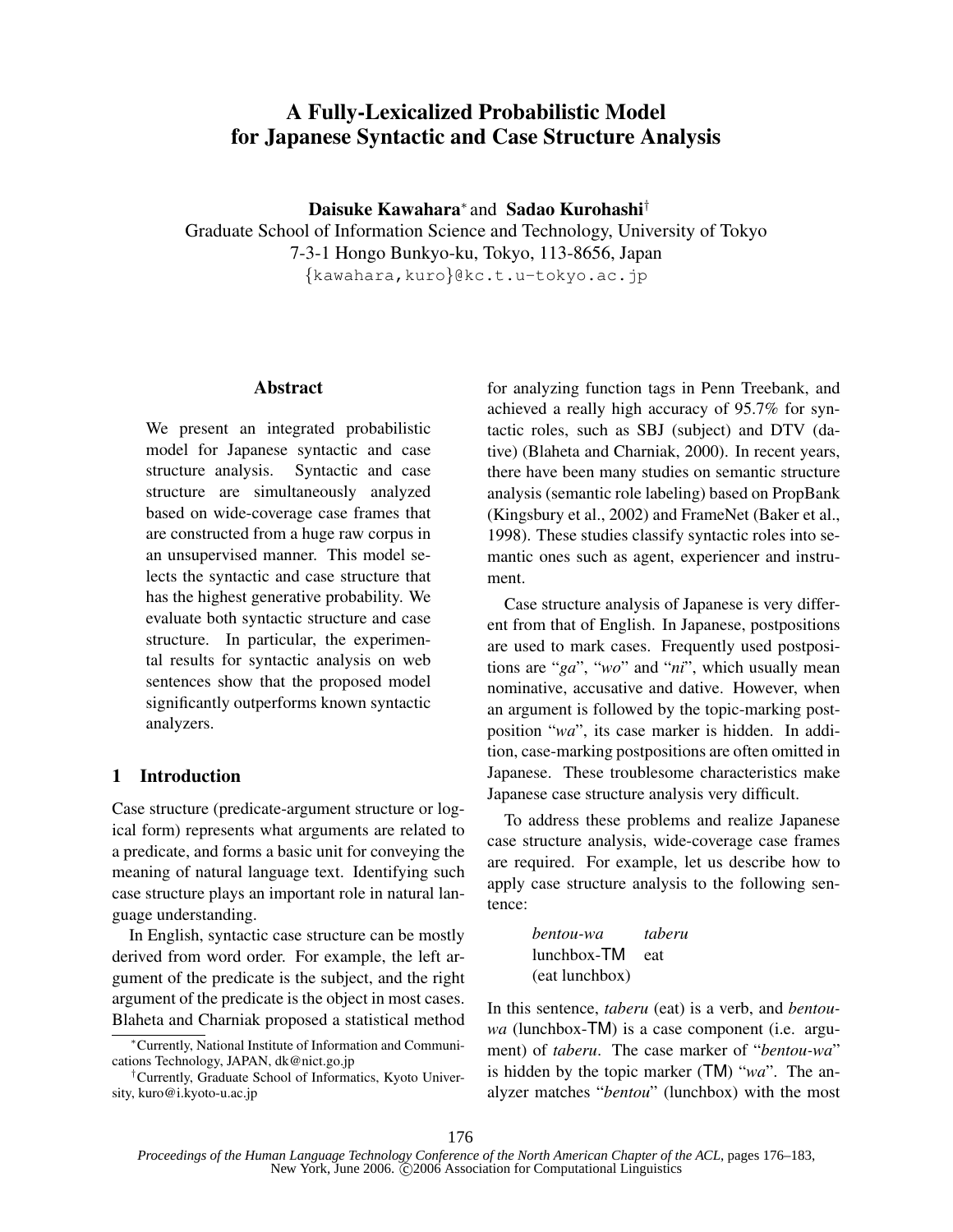suitable case slot (CS) in the following case frame of "taberu" (eat).

|  | $CS$   examples                            |
|--|--------------------------------------------|
|  | <i>taberu</i>   $ga$   person, child, boy, |
|  | $wo$   lunch, lunchbox, dinner, $\cdots$   |

Since "*bentou*" (lunchbox) is included in "wo" examples, its case is analyzed as "wo". As a result, we obtain the case structure " $\phi$ :ga bentou:wo taberu", which means that " $ga$ " (nominative) argument is omitted, and "wo" (accusative) argument is "bentou" (lunchbox). In this paper, we run such case structure analysis based on example-based case frames that are constructed from a huge raw corpus in an unsupervised manner.

Let us consider syntactic analysis, into which our method of case structure analysis is integrated. Recently, many accurate statistical parsers have been proposed (e.g., (Collins, 1999; Charniak, 2000) for English, (Uchimoto et al., 2000; Kudo and Matsumoto, 2002) for Japanese). Since they somehow use lexical information in the tagged corpus, they are called "lexicalized parsers". On the other hand, unlexicalized parsers achieved an almost equivalent accuracy to such lexicalized parsers (Klein and Manning, 2003; Kurohashi and Nagao, 1994). Accordingly, we can say that the state-of-the-art lexicalized parsers are mainly based on unlexical (grammatical) information due to the sparse data problem. Bikel also indicated that Collins' parser can use bilexical dependencies only 1.49% of the time; the rest of the time, it backs off to condition one word on just phrasal and part-of-speech categories (Bikel, 2004).

This paper aims at exploiting much more lexical information, and proposes a fully-lexicalized probabilistic model for Japanese syntactic and case structure analysis. Lexical information is extracted not from a small tagged corpus, but from a huge raw corpus as case frames. This model performs case structure analysis by a generative probabilistic model based on the case frames, and selects the syntactic structure that has the highest case structure probability.

### 2 Automatically Constructed Case Frames

We employ automatically constructed case frames (Kawahara and Kurohashi, 2002) for our model of

Table 1: Case frame examples (examples are expressed only in English for space limitation.).

|                                  | $\overline{\text{CS}}$ | examples                                                 |
|----------------------------------|------------------------|----------------------------------------------------------|
|                                  | ga                     | $\langle$ agent $\rangle$ , group, party, $\cdots$       |
| <i>vouritsu</i> (1)              | wo                     | $\langle$ agent $\rangle$ , candidate, applicant         |
| (support)                        | ni                     | $\langle$ agent $\rangle$ , district, election, $\cdots$ |
|                                  | ga                     | $\langle$ agent $\rangle$                                |
| youritsu (2)                     | wo                     | $\langle$ agent $\rangle$ , member, minister, $\cdots$   |
| (support)                        | ni                     | <agent>, candidate, successor</agent>                    |
|                                  |                        |                                                          |
|                                  |                        |                                                          |
| <i>itadaku</i> (1)               | ga                     | $\langle$ agent $\rangle$                                |
| (have)                           | wo                     | soup                                                     |
| <i>itadaku</i> (2)<br>(be given) | ga                     | $\langle$ agent $\rangle$                                |
|                                  | wo                     | advice, instruction, address                             |
|                                  | kara                   | $\langle$ agent $\rangle$ , president, circle, $\cdots$  |
|                                  |                        |                                                          |
|                                  |                        |                                                          |

case structure analysis. This section outlines the method for constructing the case frames.

A large corpus is automatically parsed, and case frames are constructed from modifier-head examples in the resulting parses. The problems of automatic case frame construction are syntactic and semantic ambiguities. That is to say, the parsing results inevitably contain errors, and verb senses are intrinsically ambiguous. To cope with these problems, case frames are gradually constructed from reliable modifier-head examples.

First, modifier-head examples that have no syntactic ambiguity are extracted, and they are disambiguated by a couple of a verb and its closest case component. Such couples are explicitly expressed on the surface of text, and can be considered to play an important role in sentence meanings. For instance, examples are distinguished not by verbs (e.g., "tsumu" (load/accumulate)), but by couples (e.g., "nimotsu-wo tsumu" (load baggage) and "keiken-wo tsumu" (accumulate experience)). Modifier-head examples are aggregated in this way, and yield basic case frames.

Thereafter, the basic case frames are clustered to merge similar case frames. For example, since "nimotsu-wo tsumu" (load baggage) and "busshi-wo tsumu" (load supply) are similar, they are clustered. The similarity is measured using a thesaurus (Ikehara et al., 1997).

Using this gradual procedure, we constructed case frames from the web corpus (Kawahara and Kuro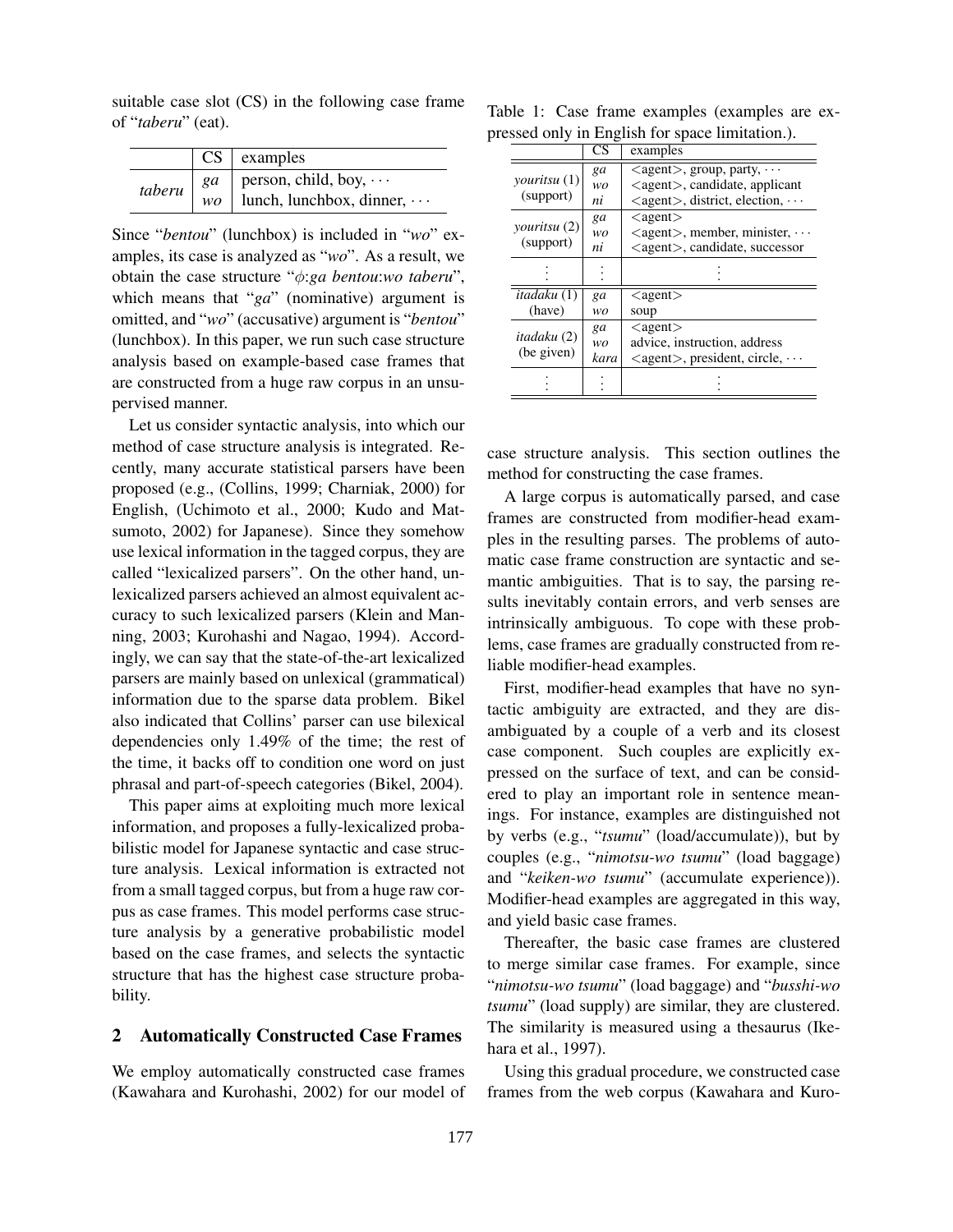hashi, 2006). The case frames were obtained from approximately 470M sentences extracted from the web. They consisted of 90,000 verbs, and the average number of case frames for a verb was 34.3.

In Figure 1, some examples of the resulting case frames are shown. In this table, 'CS' means a case slot.  $\langle$  agent $\rangle$  in the table is a generalized example, which is given to the case slot where half of the examples belong to  $\langle$ agent $\rangle$  in a thesaurus (Ikehara et al., 1997).  $\langle$  agent $\rangle$  is also given to "ga" case slot that has no examples, because "ga" case components are usually agentive and often omitted.

# 3 Integrated Probabilistic Model for Syntactic and Case Structure Analysis

The proposed method gives a probability to each possible syntactic structure  $T$  and case structure  $L$ of the input sentence  $S$ , and outputs the syntactic and case structure that have the highest probability. That is to say, the system selects the syntactic structure  $T_{best}$  and the case structure  $L_{best}$  that maximize the probability  $P(T, L|S)$ :

$$
(T_{best}, L_{best}) = \underset{(T,L)}{\operatorname{argmax}} P(T, L|S)
$$

$$
= \underset{(T,L)}{\operatorname{argmax}} \frac{P(T, L, S)}{P(S)}
$$

$$
= \underset{(T,L)}{\operatorname{argmax}} P(T, L, S) \tag{1}
$$

The last equation is derived because  $P(S)$  is constant.

### 3.1 Generative Model for Syntactic and Case Structure Analysis

We propose a generative probabilistic model based on the dependency formalism. This model considers a clause as a unit of generation, and generates the input sentence from the end of the sentence in turn.  $P(T, L, S)$  is defined as the product of a probability for generating a clause  $C_i$  as follows:

$$
P(T, L, S) = \prod_{i=1..n} P(C_i | b_{h_i})
$$
 (2)

where *n* is the number of clauses in *S*, and  $b_{h_i}$  is  $C_i$ 's modifying  $\mathit{bunsetsu}^1$ . The main clause  $C_n$  at the end



Figure 1: An Example of Probability Calculation.

of a sentence does not have a modifying head, but we handle it by assuming  $b_{h_n} =$  EOS (End Of Sentence).

For example, consider the sentence in Figure 1. There are two possible dependency structures, and for each structure the product of probabilities indicated below of the tree is calculated. Finally, the model chooses the highest-probability structure (in this case the left one).

 $C_i$  is decomposed into its predicate type  $f_i$  (including the predicate's inflection) and the rest case structure  $CS_i$ . This means that the predicate included in  $CS_i$  is lemmatized. *Bunsetsu*  $b_{h_i}$  is also decomposed into the content part  $w_{h_i}$  and the type  $f_{h_i}$ .

$$
P(C_i|b_{h_i}) = P(CS_i, f_i|w_{h_i}, f_{h_i})
$$
  
= 
$$
P(CS_i|f_i, w_{h_i}, f_{h_i}) P(f_i|w_{h_i}, f_{h_i})
$$
  

$$
\approx P(CS_i|f_i, w_{h_i}) P(f_i|f_{h_i})
$$
 (3)

The last equation is derived because the content part in  $CS_i$  is independent of the type of its modifying head  $(f_{h_i})$ , and in most cases, the type  $f_i$  is independent of the content part of its modifying head  $(w_{h_i})$ .

For example, P(bentou-wa tabete|syuppatsu-shita) is calculated as follows:

$$
P(CS(bentou-wa taberu)|te, syuppatsu-suru)P(te|ta.)
$$

We call  $P(CS_i|f_i, w_{h_i})$  generative model for case structure and  $P(f_i|f_{h_i})$  generative model for predicate type. The following two sections describe these models.

### 3.2 Generative Model for Case Structure

We propose a generative probabilistic model of case structure. This model selects a case frame that

<sup>&</sup>lt;sup>1</sup>In Japanese, *bunsetsu* is a basic unit of dependency, consisting of one or more content words and the following zero or more function words. It corresponds to a base phrase in English, and "eojeol" in Korean.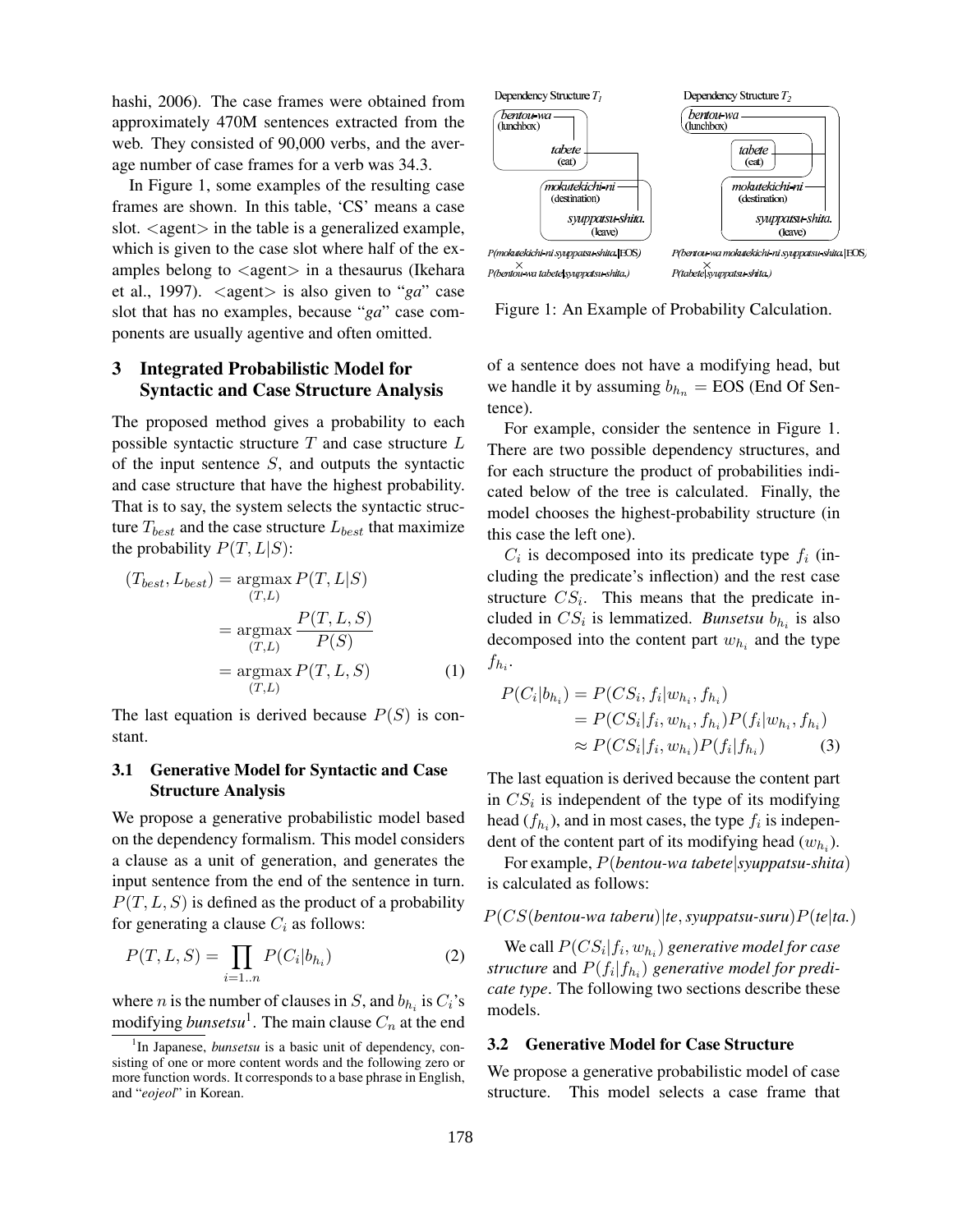

Figure 2: An example of case assignment  $CA_k$ .

matches the input case components, and makes correspondences between input case components and case slots.

A case structure  $CS_i$  consists of a predicate  $v_i$ , a case frame  $CF_l$  and a case assignment  $CA_k$ . Case assignment  $CA_k$  represents correspondences between input case components and case slots as shown in Figure 2. Note that there are various possibilities of case assignment in addition to that of Figure 2, such as corresponding "bentou" (lunchbox) with " $ga$ " case. Accordingly, the index  $k$  of  $CA_k$  ranges up to the number of possible case assignments. By splitting  $CS_i$  into  $v_i$ ,  $CF_l$  and  $CA_k$ ,  $P(CS_i|f_i, w_{h_i})$  is rewritten as follows:

$$
P(CS_i|f_i, w_{h_i}) = P(v_i, CF_l, CA_k|f_i, w_{h_i})
$$
  
\n
$$
= P(v_i|f_i, w_{h_i})
$$
  
\n
$$
\times P(CF_l|f_i, w_{h_i}, v_i)
$$
  
\n
$$
\times P(CA_k|f_i, w_{h_i}, v_i, CF_l)
$$
  
\n
$$
\approx P(v_i|w_{h_i})
$$
  
\n
$$
\times P(CF_l|v_i)
$$
  
\n
$$
\times P(CA_k|CF_l, f_i)
$$
\n(4)

The above approximation is given because it is natural to consider that the predicate  $v_i$  depends on its modifying head  $w_{h_i}$ , that the case frame  $CF_l$  only depends on the predicate  $v_i$ , and that the case assignment  $CA_k$  depends on the case frame  $CF_l$  and the predicate type  $f_i$ .

The probabilities  $P(v_i|w_{h_i})$  and  $P(CF_l|v_i)$  are estimated from case structure analysis results of a large raw corpus. The remainder of this section illustrates  $P(CA_k|CF_l, f_i)$  in detail.

## 3.2.1 Generative Probability of Case Assignment

Let us consider case assignment  $CA_k$  for each case slot  $s_j$  in case frame  $CF_l$ .  $P(CA_k|CF_l, f_i)$ can be decomposed into the following product depending on whether a case slot  $s_i$  is filled with an input case component (content part  $n_j$  and type  $f_j$ ) or vacant:

$$
P(CA_k|CF_l, f_i) = \prod_{s_j:A(s_j)=1} P(A(s_j) = 1, n_j, f_j|CF_l, f_i, s_j)
$$
  
\n
$$
\times \prod_{s_j:A(s_j)=0} P(A(s_j) = 0|CF_l, f_i, s_j)
$$
  
\n
$$
= \prod_{s_j:A(s_j)=1} \{ P(A(s_j) = 1|CF_l, f_i, s_j)
$$
  
\n
$$
\times P(n_j, f_j|CF_l, f_i, A(s_j) = 1, s_j) \}
$$
  
\n
$$
\times \prod_{s_j:A(s_j)=0} P(A(s_j) = 0|CF_l, f_i, s_j)
$$
 (5)

where the function  $A(s_i)$  returns 1 if a case slot  $s_i$ is filled with an input case component; otherwise 0.

 $P(A(s_j) = 1|CF_l, f_i, s_j)$  and  $P(A(s_j) =$  $0|CF_l, f_i, s_j)$  in equation (5) can be rewritten as  $P(A(s_j) = 1 | CF_l, s_j)$  and  $P(A(s_j) = 0 | CF_l, s_j)$ , because the evaluation of case slot assignment depends only on the case frame. We call these probabilities generative probability of a case slot, and they are estimated from case structure analysis results of a large corpus.

Let us calculate  $P(CS_i|f_i,w_{h_i})$  using the example in Figure 1. In the sentence, "wa" is a topic marking (TM) postposition, and hides the case marker. The generative probability of case structure varies depending on the case slot to which the topic marked phrase is assigned. For example, when a case frame of "taberu" (eat)  $CF_{taberul}$  with "ga" and "wo" case slots is used,  $P(CS(bentou-wa taberu)|te, syuppatsu-suru)$ is calculated as follows:

- $P_1(CS(bentou-wa taberu)|te, syuppatsu-suru) =$ P(taberu|syuppatsu-suru)
	- $\times$   $P(CF_{\text{taberul}}|\text{taberu})$
	- $\times$  P(bentou, wa|CF<sub>taberu1</sub>, te, A(wo) = 1, wo)
	- $\times$   $P(A(wo) = 1|CF_{\text{taberul}},wo)$
	- $\times$   $P(A(ga) = 0|CF_{\text{taberul}}, ga)$  (6)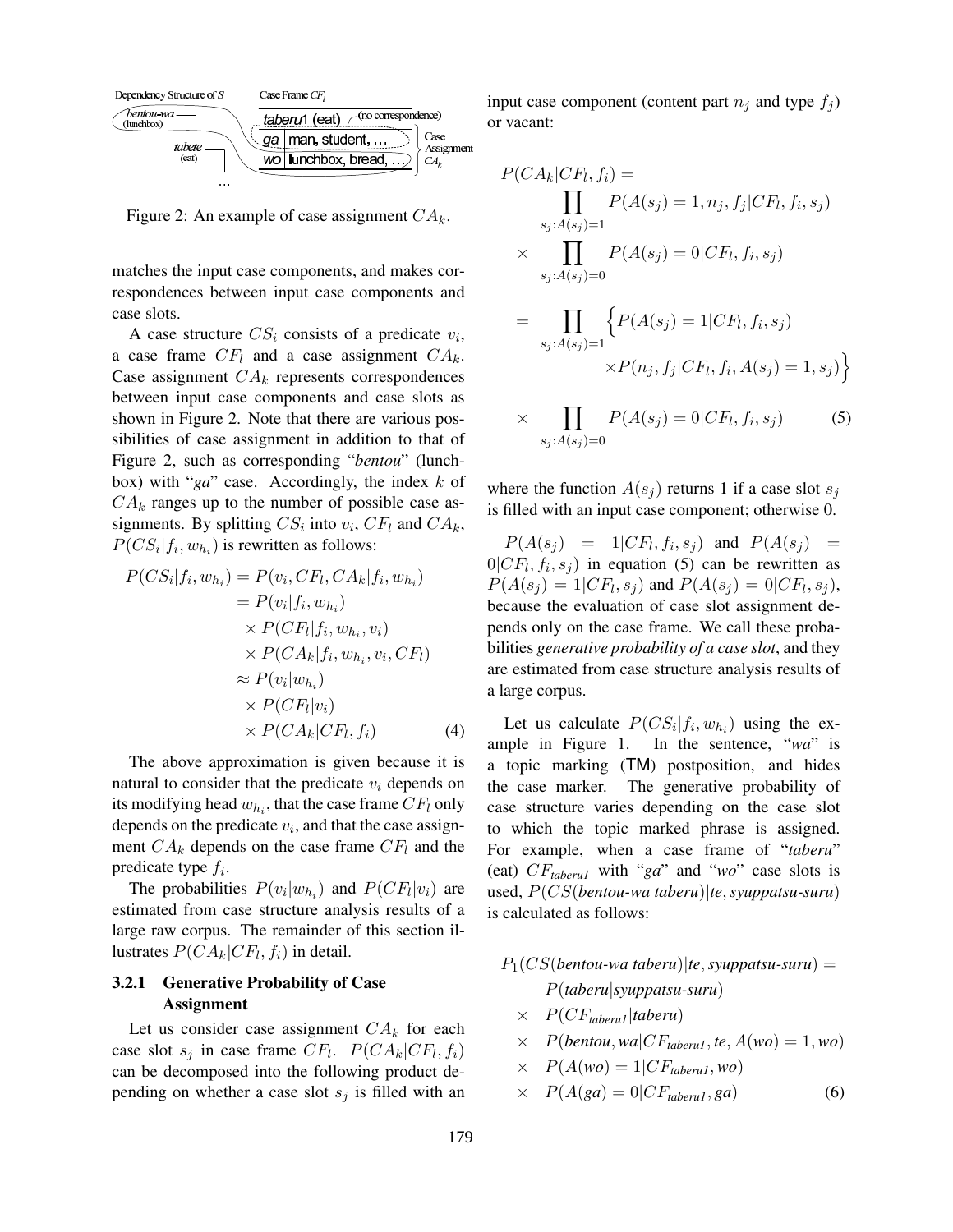$P_2(CS(bentou-wa taberu)|te, syupatsu-suru) =$ P(taberu|syuppatsu-suru)

- $\times$   $P(CF_{\text{taberul}}|\text{taberu})$
- $\times$  P(bentou, wa|CF<sub>taberu1</sub>, te, A(ga) = 1, ga)
- $\times$   $P(A(ga) = 1|CF_{\text{taberul}}, ga)$

$$
\times \quad P(A(wo) = 0|CF_{\text{taberul}},wo) \tag{7}
$$

Such probabilities are computed for each case frame of "taberu" (eat), and the case frame and its corresponding case assignment that have the highest probability are selected.

We describe the generative probability of a case component  $P(n_j, f_j | CF_l, f_i, A(s_j) = 1, s_j)$  below.

# 3.2.2 Generative Probability of Case Component

We approximate the generative probability of a case component, assuming that:

- a generative probability of content part  $n_i$  is independent of that of type  $f_i$ ,
- and the interpretation of the surface case included in  $f_j$  does not depend on case frames.

Taking into account these assumptions, the generative probability of a case component is approximated as follows:

$$
P(n_j, f_j|CF_l, f_i, A(s_j) = 1, s_j) \approx
$$
  
 
$$
P(n_j|CF_l, A(s_j) = 1, s_j) P(f_j|s_j, f_i)
$$
 (8)

 $P(n_j | CF_l, A(s_j) = 1, s_j)$  is the probability of generating a content part  $n_i$  from a case slot  $s_i$  in a case frame  $CF_l$ . This probability is estimated from case frames.

Let us consider  $P(f_i | s_i, f_i)$  in equation (8). This is the probability of generating the type  $f_i$  of a case component that has a correspondence with the case slot  $s_j$ . Since the type  $f_j$  consists of a surface case  $c_j^2$ , a punctuation mark (comma)  $p_j$  and a topic marker "wa"  $t_j$ ,  $P(f_j | s_j, f_i)$  is rewritten as follows (using the chain rule):

$$
P(f_j|s_j, f_i) = P(c_j, t_j, p_j|s_j, f_i)
$$
  
\n
$$
= P(c_j|s_j, f_i)
$$
  
\n
$$
\times P(p_j|s_j, f_i, c_j)
$$
  
\n
$$
\times P(t_j|s_j, f_i, c_j, p_j)
$$
  
\n
$$
\approx P(c_j|s_j)
$$
  
\n
$$
\times P(p_j|f_i)
$$
  
\n
$$
\times P(t_j|f_i, p_j)
$$
\n(9)

This approximation is given by assuming that  $c_i$ only depends on  $s_j$ ,  $p_j$  only depends on  $f_j$ , and  $t_j$ depends on  $f_j$  and  $p_j$ .  $P(c_j | s_j)$  is estimated from the Kyoto Text Corpus (Kawahara et al., 2002), in which the relationship between a surface case marker and a case slot is annotated by hand.

In Japanese, a punctuation mark and a topic marker are likely to be used when their belonging bunsetsu has a long distance dependency. By considering such tendency,  $f_i$  can be regarded as  $(o_i, u_i)$ , where  $o_i$  means whether a dependent bunsetsu gets over another head candidate before its modifying head  $v_i$ , and  $u_i$  means a clause type of  $v_i$ . The value of  $o_i$  is binary, and  $u_i$  is one of the clause types described in (Kawahara and Kurohashi, 1999).

$$
P(p_j|f_i) = P(p_j|o_i, u_i)
$$
\n<sup>(10)</sup>

$$
P(t_j|f_i, p_j) = P(t_j|o_i, u_i, p_j)
$$
\n
$$
(11)
$$

#### 3.3 Generative Model for Predicate Type

Now, consider  $P(f_i|f_{h_i})$  in the equation (3). This is the probability of generating the predicate type of a clause  $C_i$  that modifies  $b_{h_i}$ . This probability varies depending on the type of  $b_{h_i}$ .

When  $b_{h_i}$  is a predicate *bunsetsu*,  $C_i$  is a subordinate clause embedded in the clause of  $b_{h_i}$ . As for the types  $f_i$  and  $f_{h_i}$ , it is necessary to consider punctuation marks  $(p_i, p_{h_i})$  and clause types  $(u_i, u_{h_i})$ . To capture a long distance dependency indicated by punctuation marks,  $o_{h_i}$  (whether  $C_i$  has a possible head candidate before  $b_{h_i}$ ) is also considered.

$$
P_{VBmod}(f_i|f_{h_i}) = P_{VBmod}(p_i, u_i|p_{h_i}, u_{h_i}, o_{h_i})
$$
\n(12)

When  $b_{h_i}$  is a noun *bunsetsu*,  $C_i$  is an embedded clause in  $b_{h_i}$ . In this case, clause types and a punctuation mark of the modifiee do not affect the probability.

$$
P_{NBmod}(f_i|f_{h_i}) = P_{NBmod}(p_i|o_{h_i})
$$
\n(13)

<sup>&</sup>lt;sup>2</sup>A surface case means a postposition sequence at the end of bunsetsu, such as "ga", "wo", "koso" and "demo".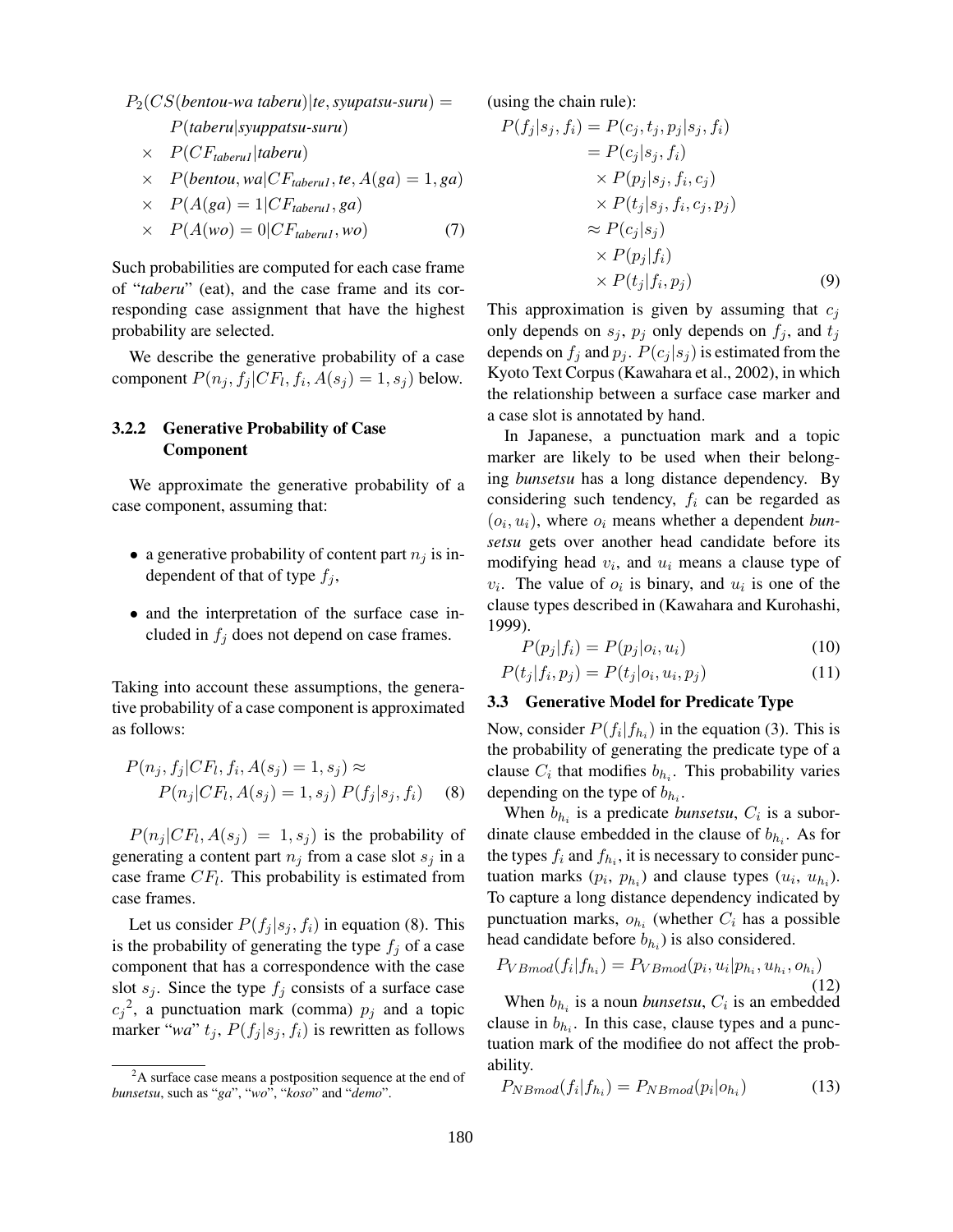Table 2: Data for parameter estimation.

| probability                               | what is generated | data                            |
|-------------------------------------------|-------------------|---------------------------------|
| $P(p_i o_i,u_i)$                          | punctuation mark  | <b>Kyoto Text Corpus</b>        |
| $P(t_i o_i, u_i, p_i)$                    | topic marker      | Kyoto Text Corpus               |
| $P(p_i, u_i   p_{h_i}, u_{h_i}, o_{h_i})$ | predicate type    | Kyoto Text Corpus               |
| $P(c_i s_i)$                              | surface case      | Kyoto Text Corpus               |
| $P(v_i w_{h_i})$                          | predicate         | parsing results                 |
| $P(n_i CF_l, A(s_i) = 1, s_i)$            | words             | case frames                     |
| $P(CF_l v_i)$                             | case frame        | case structure analysis results |
| $P(A(s_j) = \{0,1\}   CF_l, s_j)$         | case slot         | case structure analysis results |

Table 3: Experimental results for syntactic analysis.

|                     | baseline              | proposed                                                   |
|---------------------|-----------------------|------------------------------------------------------------|
| all                 |                       | $3,447/3,976$ $(86.7%)$ $\overline{)3,477/3,976$ $(87.4%)$ |
| $NB \rightarrow VB$ |                       | $1,310/1,547(84.7%)$ $1,328/1,547(85.8%)$                  |
| <b>TM</b>           | 244/298 (81.9%)       | 242/298 (81.2%)                                            |
| others              | 1,066/1,249(85.3%)    | 1,086/1,249 (86.9%)                                        |
| $NB \rightarrow NB$ | 525/556<br>$(94.4\%)$ | 526/556<br>$(94.6\%)$                                      |
| $VB \rightarrow VB$ | 593/760<br>$(78.0\%)$ | 601/760<br>$(79.1\%)$                                      |
| $VB \rightarrow NB$ | 453/497<br>$(91.1\%)$ | $(92.0\%)$<br>457/497                                      |

#### 4 Experiments

We evaluated the syntactic structure and case structure outputted by our model. Each parameter is estimated using maximum likelihood from the data described in Table 2. All of these data are not existing or obtainable by a single process, but acquired by applying syntactic analysis, case frame construction and case structure analysis in turn. The process of case structure analysis in this table is a similarity-based method (Kawahara and Kurohashi, 2002). The case frames were automatically constructed from the web corpus comprising 470M sentences, and the case structure analysis results were obtained from 6M sentences in the web corpus.

The rest of this section first describes the experiments for syntactic structure, and then reports the experiments for case structure.

#### 4.1 Experiments for Syntactic Structure

We evaluated syntactic structures analyzed by the proposed model. Our experiments were run on hand-annotated  $675$  web sentences  $3$ . The web sentences were manually annotated using the same criteria as the Kyoto Text Corpus. The system input was tagged automatically using the JUMAN morphological analyzer (Kurohashi et al., 1994). The syntactic structures obtained were evaluated with regard to dependency accuracy — the proportion of correct dependencies out of all dependencies except for the last dependency in the sentence end <sup>4</sup>.

Table 3 shows the dependency accuracy. In the table, "baseline" means the rule-based syntactic parser, KNP (Kurohashi and Nagao, 1994), and "proposed" represents the proposed method. The proposed method significantly outperformed the baseline method (McNemar's test;  $p < 0.05$ ). The dependency accuracies are classified into four types according to the bunsetsu classes (VB: verb bunsetsu, NB: noun *bunsetsu*) of a dependent and its head. The "NB $\rightarrow$ VB" type is further divided into two types: "TM" and "others". The type that is most related to case structure is "others" in "NB $\rightarrow$ VB". Its accuracy was improved by 1.6%, and the error rate was reduced by 10.9%. This result indicated that the proposed method is effective in analyzing dependencies related to case structure.

Figure 3 shows some analysis results, where the dotted lines represent the analysis by the baseline method, and the solid lines represent the analysis by the proposed method. Sentence (1) and (2) are incorrectly analyzed by the baseline but correctly analyzed by the proposed method.

There are two major causes that led to analysis errors.

# Mismatch between analysis results and annotation criteria

In sentence (3) in Figure 3, the baseline method correctly recognized the head of "*iin-wa*" (commissioner-TM) as "hirakimasu" (open). However, the proposed method incorrectly judged it as "oujite-imasuga" (offer). Both analysis results can be considered to be correct semantically, but from

<sup>&</sup>lt;sup>3</sup>The test set is not used for case frame construction and probability estimation.

<sup>&</sup>lt;sup>4</sup>Since Japanese is head-final, the second last *bunsetsu* unambiguously depends on the last bunsetsu, and the last bunsetsu has no dependency.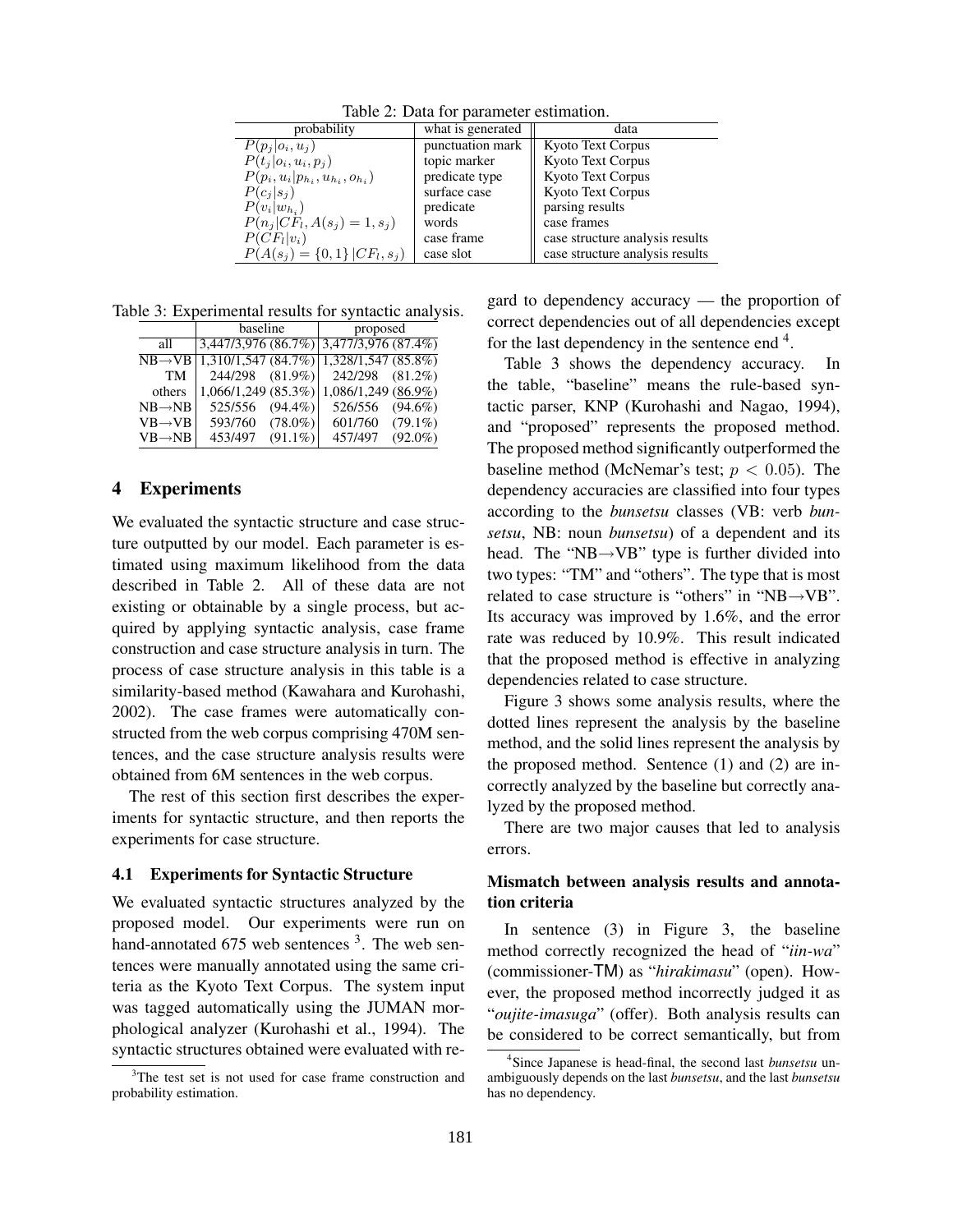

Figure 3: Examples of analysis results.

Table 4: Experimental results for case structure analysis.

|        | <b>baseline</b> | proposed       |
|--------|-----------------|----------------|
| TM     | 72/105 (68.6%)  | 82/105 (78.1%) |
| clause | 107/155 (69.0%) | 121/155(78.1%) |

the viewpoint of our annotation criteria, the latter is not a syntactic relation, but an ellipsis relation. To address this problem, it is necessary to simultaneously evaluate not only syntactic relations but also indirect relations, such as ellipses and anaphora.

#### Linear weighting on each probability

We proposed a generative probabilistic model, and thus cannot optimize the weight of each probability. Such optimization could be a way to improve the system performance. In the future, we plan to employ a machine learning technique for the optimization.

#### 4.2 Experiments for Case Structure

We applied case structure analysis to 215 web sentences which are manually annotated with case structure, and evaluated case markers of TM phrases and clausal modifiees by comparing them with the gold standard in the corpus. The experimental results are shown in table 4, in which the baseline refers to a similarity-based method (Kawahara and Kurohashi, 2002). The experimental results were really good compared to the baseline. It is difficult to compare the results with the previous work stated in the next section, because of different experimental settings (e.g., our evaluation includes parse errors in incorrect cases).

### 5 Related Work

There have been several approaches for syntactic analysis handling lexical preference on a large scale. Shirai et al. proposed a PGLR-based syntactic analysis method using large-scale lexical preference (Shirai et al., 1998). Their system learned lexical preference from a large newspaper corpus (articles of five years), such as  $P(\text{pie}|wo, \text{taberu})$ , but did not deal with verb sense ambiguity. They reported 84.34% accuracy on 500 relatively short sentences from the Kyoto Text Corpus.

Fujio and Matsumoto presented a syntactic analysis method based on lexical statistics (Fujio and Matsumoto, 1998). They made use of a probabilistic model defined by the product of a probability of having a dependency between two cooccurring words and a distance probability. The model was trained on the EDR corpus, and performed with 86.89% accuracy on 10,000 sentences from the EDR corpus<sup>5</sup>.

On the other hand, there have been a number of machine learning-based approaches using lexical preference as their features. Among these, Kudo and Matsumoto yielded the best performance (Kudo and Matsumoto, 2002). They proposed a chunkingbased dependency analysis method using Support Vector Machines. They used two-fold cross validation on the Kyoto Text Corpus, and achieved 90.46%

 $5$ The evaluation includes the last dependencies in the sentence end, which are always correct.